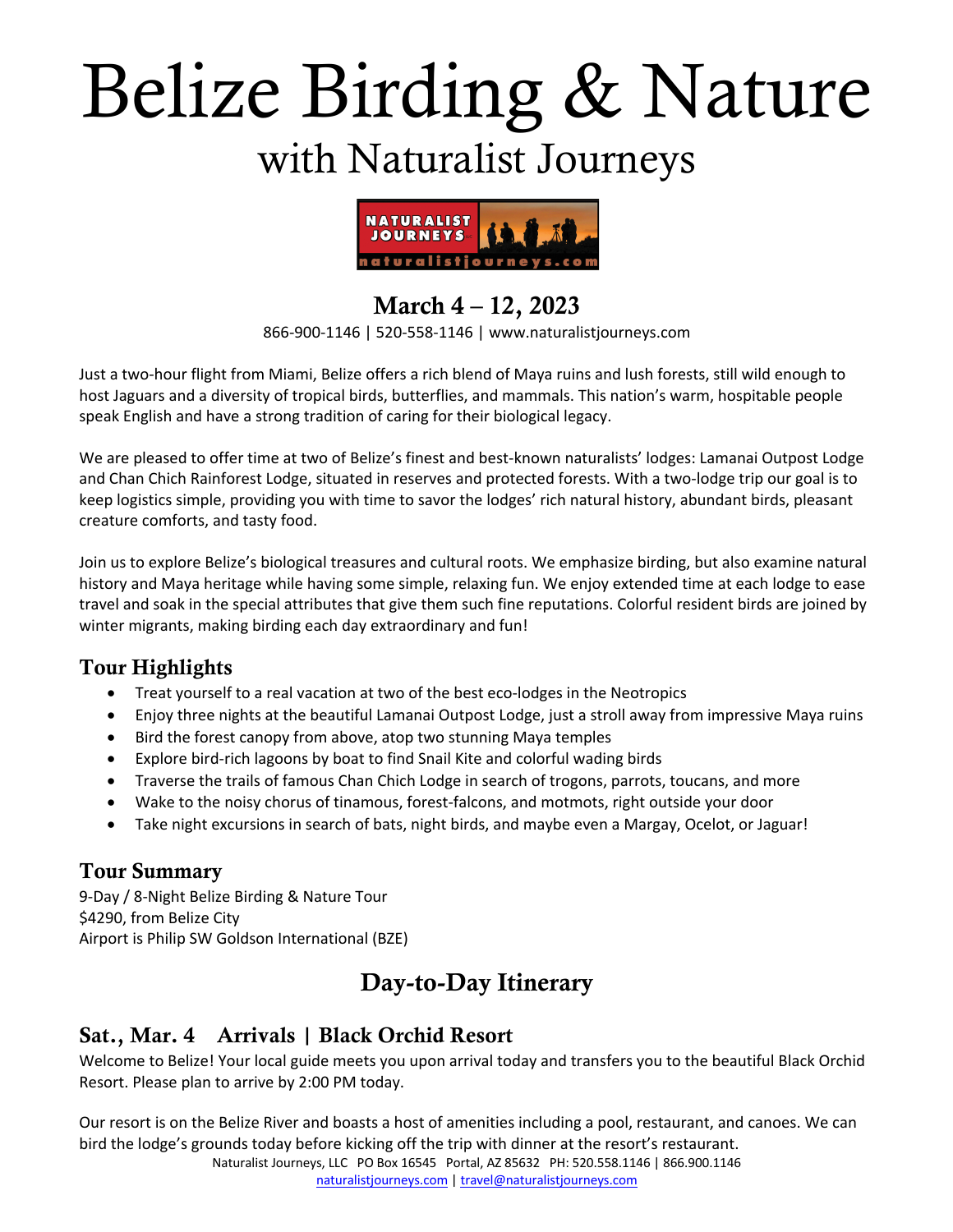*Accommodations at Black Orchid Resort (D)*

## Sun., Mar. 5 Crooked Tree Wildlife Sanctuary | Lamanai Outpost Lodge

After an early breakfast and coffee we depart for Crooked Tree Wildlife Sanctuary where we enjoy a morning boat trip. Barely an hour north of the airport, this refuge is one of the premier birding destinations for aquatic birds in Central America, and is designated as a Wetland of International Importance under the Ramsar Convention.

A labyrinth of waterways and small islands, the refuge covers 16,400+ acres of creeks, swamps, and hummocks, including adjoining lowland pine savannas and tropical broadleaf forests. Watch for Morelet's Crocodile and other reptiles, as well Yucatan Squirrel and possible Neotropical River Otter.

Inland lagoons support an astonishing array of bird life. Peregrine Falcon, Black-collared Hawk, Great Black Hawk, and Snail Kite are raptor highlights, while across the lagoon, we look for long-toed Northern Jacana and Common Gallinule among the lily pads, with Black-bellied Whistling and Muscovy Ducks nearby. Overhead we may see Caspian and Gull-billed Terns, while the vegetation along the banks supports populations of Anhinga, Tricolored Heron, and Limpkin. Additional heron species may include Little Blue, Green, both night herons (Black- and Yellow-crowned), and possibly Agami. Crooked Tree is also known for its Boat-billed Heron rookeries, which can be noisy, with birds vocalizing and bill-clacking. We also watch for Amazon, Green, Belted, Ringed, and even American Pygmy Kingfishers (the latter as small as a sparrow) perched above the water.

One of the key species we look for on the water is the Sungrebe. We also carefully watch for Jabiru storks, the tallest flying bird in Central and South America. Yucatan endemics include Red-vented (or Yucatan) Woodpecker, Yucatan Flycatcher, Yellow-lored Parrot, the raucous Yucatan Jay, and possibly even Black Catbird.

Nearby Crooked Tree Village, established around 1750, is possibly the earliest inland European settlement in Belize. Surrounded by Crooked Tree Lagoon, it is known for its locally grown and processed cashews. We enjoy lunch in the village before we depart for Lamanai.

After lunch we depart on another boat trip, this time to transport us to Lamanai Outpost Lodge, our home for the next three nights. The transfer in to Lamanai is FUN. From the boat, we should see Mangrove Swallow, Limpkin, Northern Jacana, Swallow-tailed and Snail Kites, and, with luck, a Black-collared Hawk or a huge Jabiru. Be ready with a windbreaker, camera, and binoculars. We arrive in time for late-afternoon birding by the lodge and dinner. *Accommodations at Lamanai Outpost Lodge (B,L,D)*

# Mon., Mar. 6 Lamanai Outpost Lodge

Whether you're well-traveled in Central America or visiting for the first time, there is much to hold your attention at Lamanai. Birds and monkeys busy themselves around the cabins; nearly 200 species of butterflies flit through the area, colorful dragonflies and damselflies buzz by, lizards ranging in size from tiny geckoes to five-foot-long iguanas lounge around, and of course, numerous herbs, shrubs, and trees attract wild tropical wonder.

We're mindful of some of the regional endemics, including Black Catbird, Rose-throated Tanager, Yucatan Jay, and Gray-throated Chat. One of the most interesting phenomena, and one we are likely to encounter at Lamanai and Chan Chich, is an army ant march. Birds of many families attend these marches, eating the insects, frogs, lizards, and other organisms flushed by the foraging ants. Standing quietly at the margin of an ant swarm, we get close looks at faithful ant followers, including Gray-headed Tanager, Red-throated Ant-Tanager, and a number of woodcreepers, including Tawny-winged and Northern Barred. Other possibilities are White-whiskered Puffbird, several flycatchers, migrant warblers, and perhaps a Great Tinamou. Even birds of prey like the dainty Barred Forest-Falcon follow ant swarms―all so absorbed in the sea of insect life that they ignore our fascinated observation.

*Accommodations at Lamanai Outpost Lodge (B,L,D)*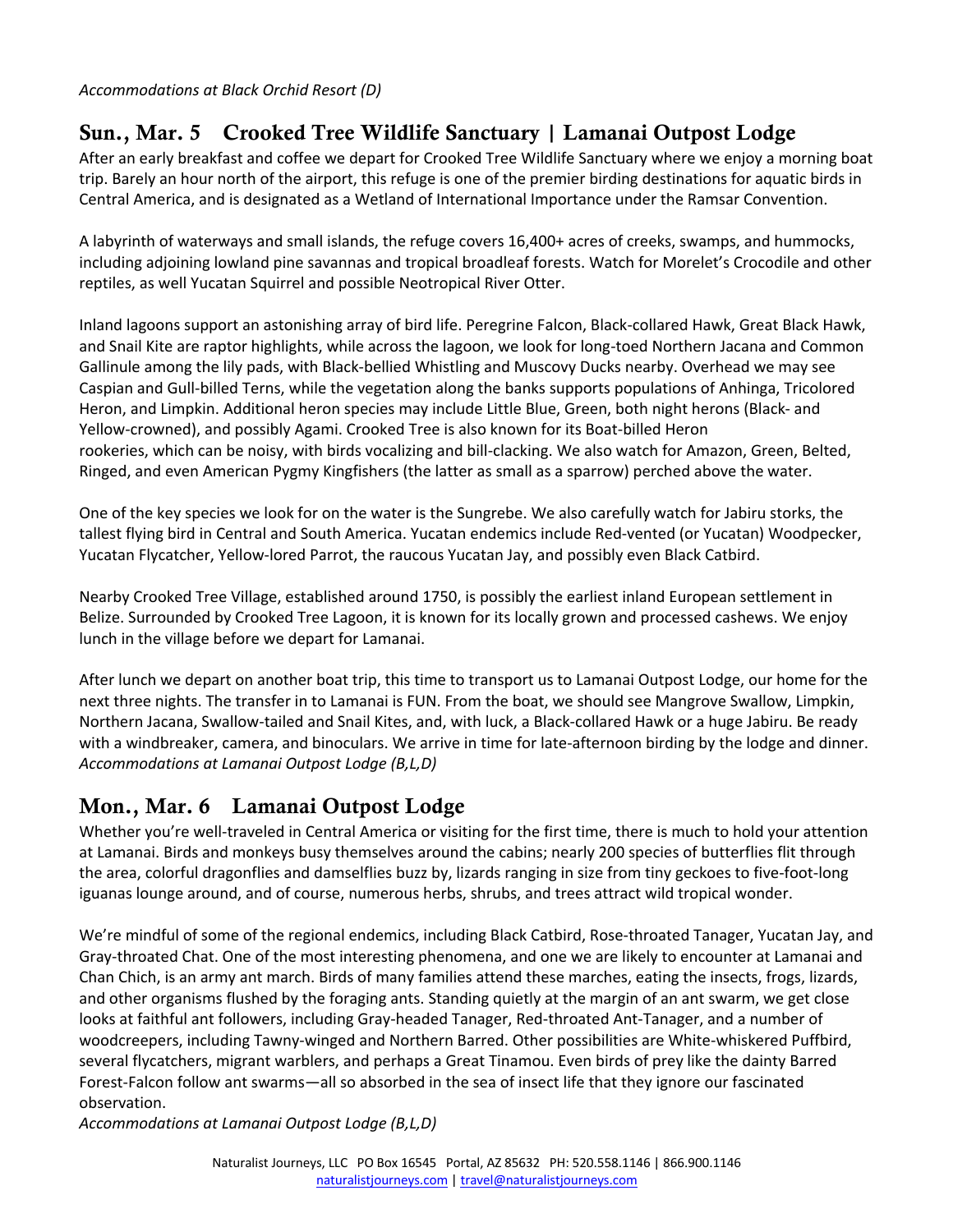# Tues., Mar. 7 Lamanai Outpost Lodge

Overlooking the edge of the large New River Lagoon, Lamanai offers a different mix of birds from Chan Chich, our second lodge. Some birds at the water's edge are familiar: Neotropic Cormorant, Yellow-crowned Night-Heron, and Purple Gallinule. Others, like White-collared Seedeater, Mangrove Vireo, Ruddy Crake, or the delightful American Pygmy Kingfisher remind you that you have left the United States. Open-air dining lets you be immersed in nature; local foods and tropical fruits abound!

During our stay we take several boat trips. Canoe excursions offer relaxing and intimate wildlife views, and can be arranged for both day and night paddles. Such trips frequently produce an endangered Morelet's Crocodile, iguanas, and basilisk lizards, up to five species of kingfishers, Boat-billed Heron, Gray-necked Wood-Rail, and occasionally a rarity like an Agami Heron. At night, with the aid of spotlights, we look for several species of bats, Yucatan Nightjar, Yucatan Poorwill, and Northern Potoo.

We also make sure to have time to see the impressive Lamanai Maya Ruins, and to explore the open savanna habitat, which affords us a good mix of species including Yucatan Woodpecker, Yellow-lored Parrot, the Petén race of Botteri's Sparrow, and occasionally Aplomado Falcon. *Accommodations at Lamanai Lodge (B,L,D)*

## Wed., Mar. 8 Lamanai Outpost Lodge to Chan Chich Lodge

We enjoy a last morning of birding and breakfast at Lamanai Outpost Lodge before departing by van shuttle to Chan Chich Lodge. This is largely a travel day, on back roads through Mennonite farming country; we do stop for some birding along the way as the opportunity presents itself, and take a break at a small country store. We bring snacks, and plan on a late lunch upon arrival at the lodge.

Chan Chich (Maya for "little bird") is one of the premier birding lodges in the world, located near the very remote coffee and livestock producing community of Gallon Jug. En route, we watch for Crested Caracara and other birds of prey, Scissor-tailed and Fork-tailed Flycatchers, and flooded fields that attract waterfowl, large wading birds, and migrating shorebirds.

Chan Chich Rainforest Lodge, set in a Maya Plaza dating from the Classic Maya Period of 250 – 800 AD, is located within the 250,000 acre Rio Bravo Wilderness Conservation Area in northwestern Belize. The comfortable lodge and its twelve cabañas are made of local materials and are attractively furnished. From your porch you are likely to see Ocellated Turkey parading through the plaza, hear howler monkeys calling above, and see a Crested Guan crashing through the trees.

The extensive trail network could reveal Great Tinamou, Red-capped Manakin, Royal Flycatcher, and Lovely Cotinga, along with a host of trogons, parrots, and toucans. Finding their tracks, the possibility of sighting secretive wild cats adds to the excitement. You can visit Maya burial chambers with painted friezes still intact, canoe on Laguna Verde, or swim in a nearby stream where you might be joined by a playful River Otter. Chan Chich also has a swimming pool and spa in this exquisite forest setting.

The rich forest here is home to over 350 species of birds, including Ocellated Turkey, Great Curassow, Crested Guan, Ornate Hawk-Eagle, Maya Antthrush, Rufous-tailed Jacamar, Royal Flycatcher, and the impossibly cute and often elusive Tody Motmot. It is always a pleasure to be here!

Mammals like Yucatan Black Howler Monkey, Central American Spider Monkey, Central American Agouti, and Gray Fox are commonly seen, and five felines, including Ocelot and Jaguar, have been found here, too. Beautiful hummingbirds like the Purple-crowned Fairy and Long-billed and Stripe-throated Hermits feed in clearings around the cabins, and both Red-capped and White-collared Manakins take berries at fruiting shrubs near the dining room.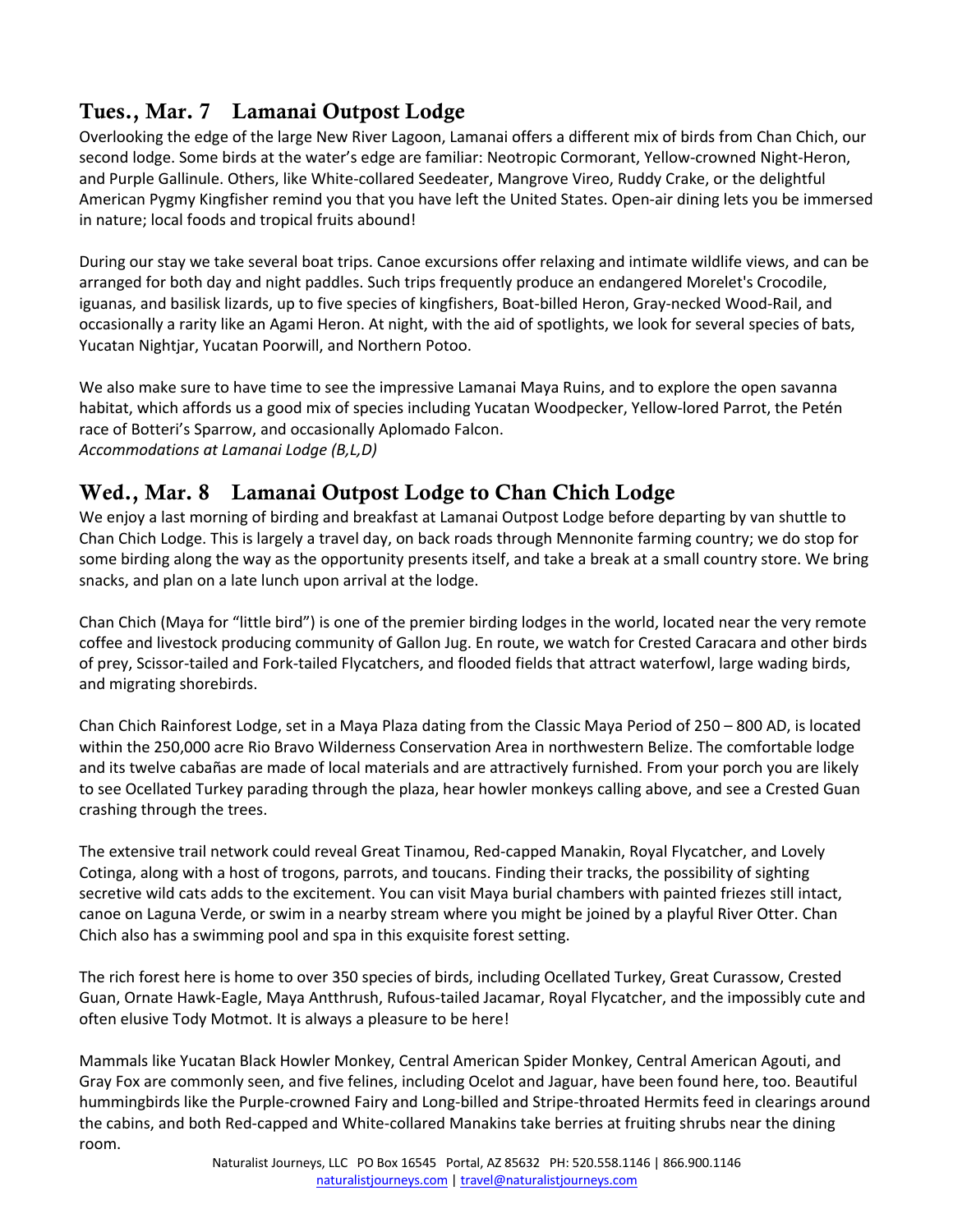As the morning air warms, birds of prey like Bat Falcon, White Hawk, Black Hawk-Eagle, and Plumbeous Kite soar over the cabañas. By January, the bird population is even richer as local nesting birds are joined by numerous migrants: warblers, vireos, orioles, and flycatchers that spend the winter in these rich forests.

Once settled, we begin our exploration with a short afternoon hike to the Upper Plaza and the King's Tomb Trail. Mounds that have formed over unexcavated ruins provide nest sites for Lesson's Motmot, which are frequently seen around the lodge clearing. Montezuma Oropendola, which nest in colonies around the lodge, are fun to watch as they tumble and gurgle in courtship display. *Accommodations at Chan Chich Lodge (B,L,D)*

## Thurs., Mar. 9 Chan Chich Lodge & Nature Reserve

The nighttime serenade of Common Pauraque quickly blends into a dawn chorus of tinamous, motmots, and perhaps a Strong-billed Woodcreeper, ushering in our early morning walk. With luck we find an assortment of dazzling tropical tanagers, woodpeckers, euphonias, and honeycreepers.

After a delicious breakfast, we venture into the forest, past manakin leks and the territories of dueting Spotbreasted Wren. One trail takes us to a lower open and moist tintal forest where specialties include Rose-throated Tanager, Gray-throated Chat, and Yucatan Flycatcher. On a recent visit to the tintal, a Pheasant Cuckoo sang endlessly. Here we have a greater chance of encountering shy birds like Ruddy Quail-Dove, Great Curassow, and Scaly-throated Leaftosser that are unlikely to venture into the lodge clearing.

We break for lunch and perhaps a brief siesta or a swim, then head out in the late afternoon as the forest cools and life stirs. Today we likely explore the River Trail, which skirts wetter habitats. On past tours we've surprised a Tapir enjoying its bath, found both Green and Pygmy Kingfishers and watched delicate hummingbirds come in to drink and bathe.

By 5:30 PM, the afternoon is turning to dusk and we enjoy camaraderie and armchair birding at the lodge's traditional happy hour and dinner. Mealy Parrot and Olive-throated Parakeet are noisy and are seen as they come to their evening roosts.

*Accommodations at Chan Chich Lodge (B,L,D)*

# Fri., Mar. 10 Chan Chich Lodge & Nature Reserve

Today we have several options to choose from; our agenda is to venture farther afield. We may opt for a motorized excursion, with a visit to an escarpment, good for birds of prey (including Ornate Hawk-Eagle) or visit a lagoon that may produce a Bare-throated Tiger-Heron or Pinnated Bittern. Our local guides that are out regularly can help us make the best decision. On either outing, passing through open country around the town of Gallon Jug, we seek birds like Tropical Pewee, Giant Cowbird, Fork-tailed Flycatcher, and Bat and Laughing Falcons.

We return in the afternoon to enjoy dusk time in the beautiful surroundings, when guans and parrots come in to roost. After dinner, we venture out on a night drive. This is one of the few sites where you may actually see a Jaguar, Jaguarundi, Margay, or Ocelot in the wild. More frequently seen are White-tailed Deer, Northern Tamandua, Four-eyed Opossum, Gray Fox, and birds like Common Pauraque and Northern Potoo. *Accommodations at Chan Chich Lodge (B,L,D)*

# Sat., Mar. 11 Chan Chich Lodge & Nature Reserve

This morning we walk along the lush Sylvester Village road, which passes through a variety of forest types, good for birds and butterflies (when sunny). This is always a productive walk for elusive species.